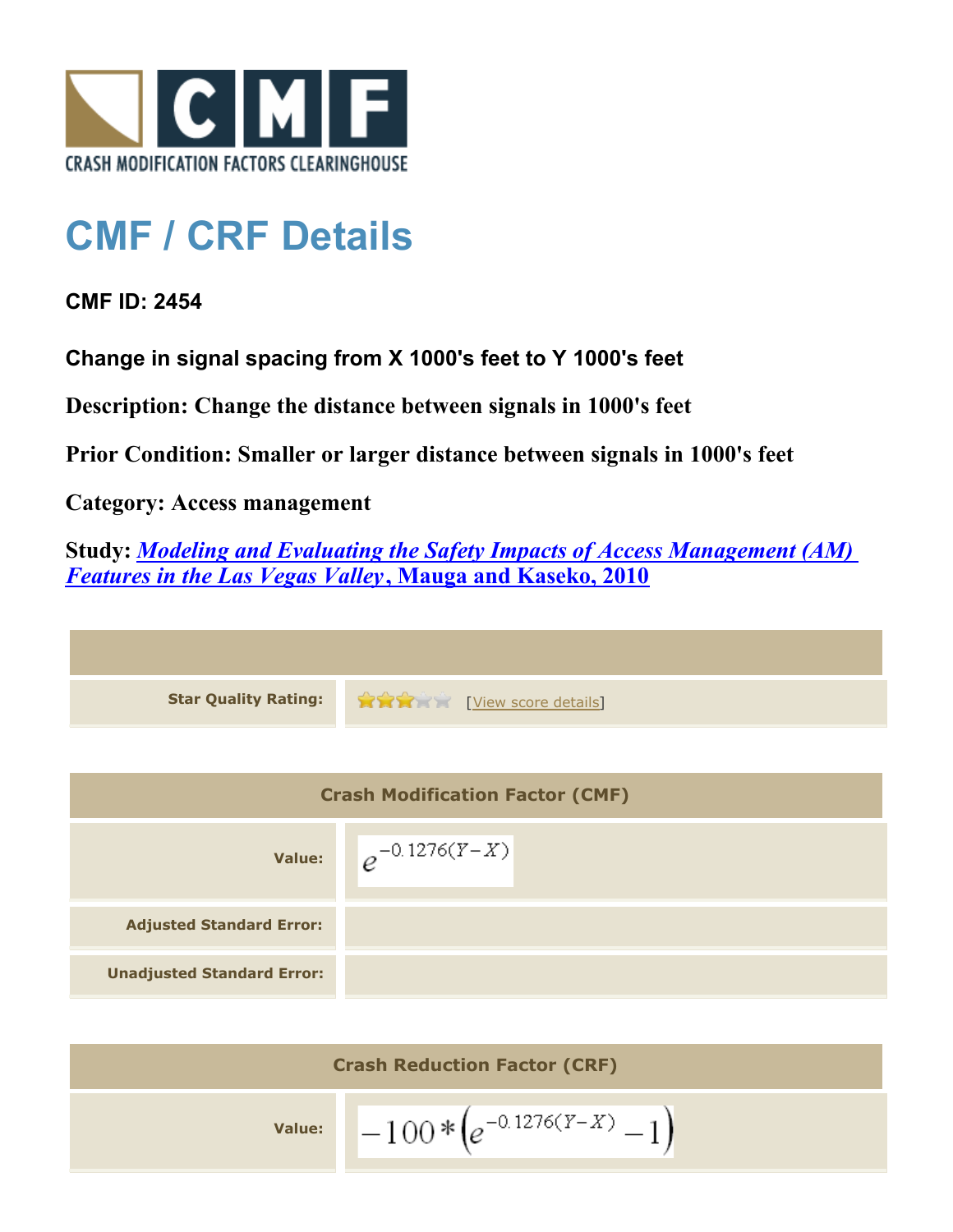**Adjusted Standard Error:**

**Unadjusted Standard Error:**

| <b>Applicability</b>                    |                                                                                    |
|-----------------------------------------|------------------------------------------------------------------------------------|
| <b>Crash Type:</b>                      | Angle, Fixed object, Head on, Rear end, Run off road, Sideswipe, Single<br>vehicle |
| <b>Crash Severity:</b>                  | All                                                                                |
| <b>Roadway Types:</b>                   | All                                                                                |
| <b>Number of Lanes:</b>                 |                                                                                    |
| <b>Road Division Type:</b>              | Divided by Median                                                                  |
| <b>Speed Limit:</b>                     | $30 - 45$                                                                          |
| <b>Area Type:</b>                       | Urban                                                                              |
| <b>Traffic Volume:</b>                  | 29320 to 96080                                                                     |
| <b>Time of Day:</b>                     | Not specified                                                                      |
| If countermeasure is intersection-based |                                                                                    |
| <b>Intersection Type:</b>               |                                                                                    |

| <b>Intersection Type:</b>         |  |
|-----------------------------------|--|
| <b>Intersection Geometry:</b>     |  |
| <b>Traffic Control:</b>           |  |
| <b>Major Road Traffic Volume:</b> |  |
| <b>Minor Road Traffic Volume:</b> |  |

| <b>Development Details</b>      |              |
|---------------------------------|--------------|
| <b>Date Range of Data Used:</b> | 2002 to 2006 |
| <b>Municipality:</b>            |              |